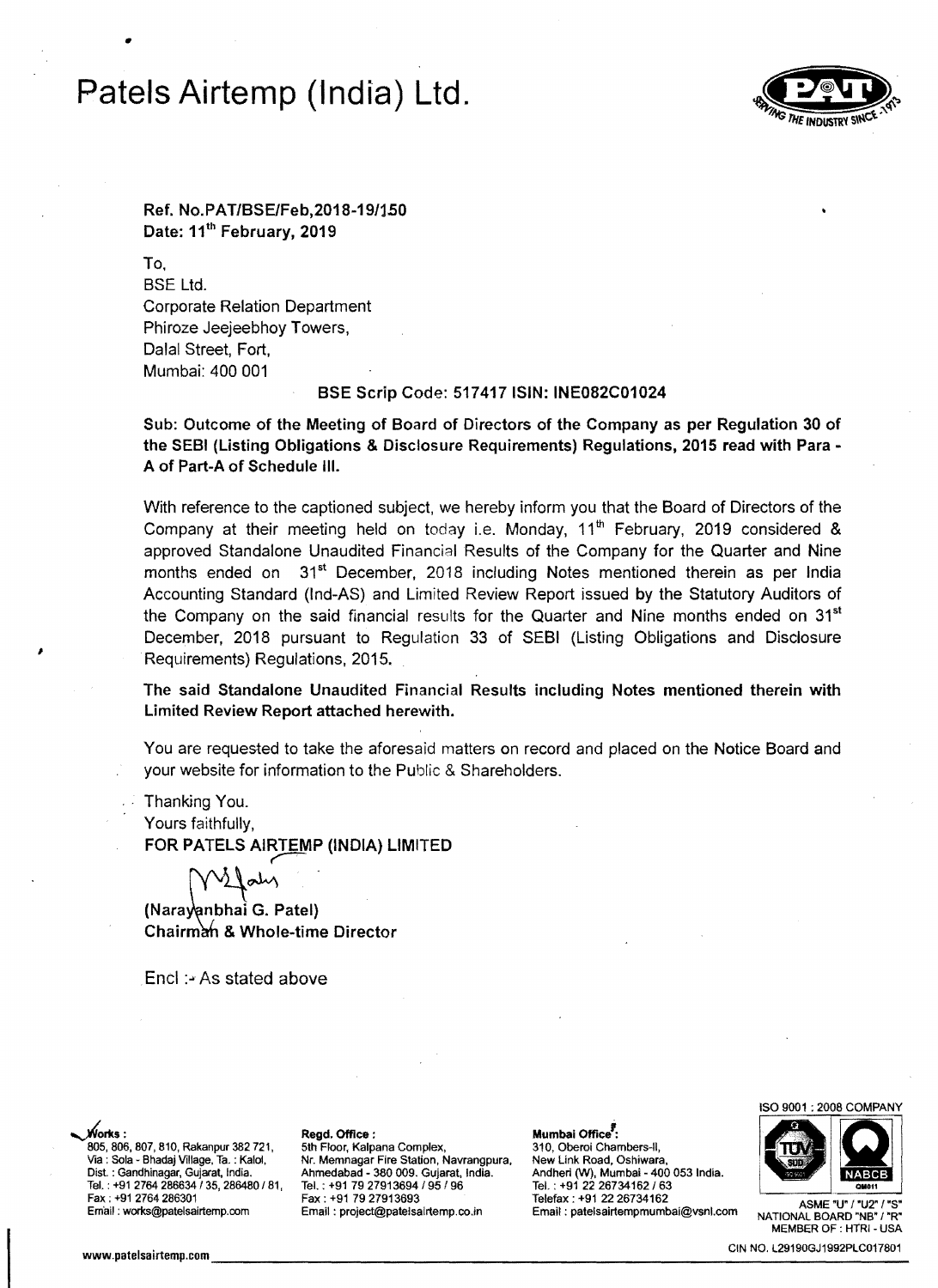## **Patels Airtemp (India) Ltd.**



### **PATELS AIRTEMP (INDIA) LIMITED**

STATEMENT OF UNAUDITED STANDALONE FINANCIAL RESULTS FOR THE QUARTER AND NINE MONTHS ENDED 31ST DECEMBER, 2018

|                | $\overline{\cdot}$                                                                                                                                                 |                      |              |              |                          |                | (Rs. in Lakhs except EPS) |
|----------------|--------------------------------------------------------------------------------------------------------------------------------------------------------------------|----------------------|--------------|--------------|--------------------------|----------------|---------------------------|
|                | <b>Particulars</b>                                                                                                                                                 | <b>Quarter ended</b> |              |              | <b>Nine Months ended</b> |                | Year ended                |
| Sr.<br>No.     |                                                                                                                                                                    | 31/12/2018           | 30/09/2018   | 31/12/2017   | 31/12/2018               | 31/12/2017     | 31/03/2018                |
|                |                                                                                                                                                                    | <b>Unaudited</b>     |              |              |                          |                | <b>Audited</b>            |
| $\mathbf{1}$   | <b>Income</b>                                                                                                                                                      |                      |              |              |                          |                |                           |
|                | a) Total Revenue from Operations                                                                                                                                   | 3,195.90             | 4,225.97     | 5,002.57     | 10,205.22                | 10,343.19      | 15,938.44                 |
|                | b) Other Income                                                                                                                                                    | 20.68                | 53.60        | 9.20         | 87.19                    | 30.25          | 42.85                     |
|                | Total Income (a+b)                                                                                                                                                 | 3.216.58             | 4,279.57     | 5,011.77     | 10,292.41                | 10,373.44      | 15,981.29                 |
| $\overline{2}$ | <b>Expenses</b>                                                                                                                                                    |                      |              |              |                          |                |                           |
|                | a) Cost of Materials consumed                                                                                                                                      | 2,311.91             | 2.250.56     | 2526.21      | 6,989.46                 | 7665.68        | 10,067.41                 |
|                | b) Purchase of stock-in-trad                                                                                                                                       | 29.68                | 33.79        | 63.03        | 132.20                   | 301.03         | 361.06                    |
|                | c) Changes in inventories of finished goods, work-in-<br>progess and stock-in-trade                                                                                | (879.79)             | 395.10       | 383.43       | (1,608.80)               | (3040.04)      | (2, 155.80)               |
|                | d) Employee benefits expense                                                                                                                                       | 251.79               | 218.72       | 220.08       | 667.32                   | 605.95         | 837.69                    |
|                | e) Depreciation and amortisation expenses                                                                                                                          | 62.83                | 64.54        | 64.68        | 192.83                   | 194.25         | 259.40                    |
|                | f) Labour Charges                                                                                                                                                  | 366.08               | 329.35       | 481.82       | 995.54                   | 1272.16        | 1,742.40                  |
|                | g) Excise Duty                                                                                                                                                     |                      |              |              |                          | 112.70         | 112.70                    |
|                | h) Finance Costs                                                                                                                                                   | 145.48               | 115.79       | 135.26       | 360.41                   | 312.83         | 485.89                    |
|                | i) Other Expenses                                                                                                                                                  | 701.80               | 610.37       | 730.58       | 1,876.18                 | 2119.55        | 3.005.61                  |
|                | <b>Total Expenses</b>                                                                                                                                              | 2,989.78             | 4,018.22     | 4,605.09     | 9,605,14                 | 9,544.11       | 14,716.36                 |
| 3              | Profit before execeptional items and tax (1-2)                                                                                                                     | 226.80               | 261.35       | 406.68       | 687.27                   | 829.33         | 1,264.93                  |
| 4              | <b>Exceptional Items</b>                                                                                                                                           |                      |              |              |                          |                |                           |
| 5              | Profit before tax $(3+/4)$                                                                                                                                         | 226.80               | 261.35       | 406.68       | 687.27                   | 829.33         | 1,264.93                  |
| 6              | <b>Tax Expenses</b>                                                                                                                                                |                      |              |              |                          |                |                           |
|                | $\alpha$<br>(i) Current Tax                                                                                                                                        | 74.92                | 77.46        | 160.44       | 213.18                   | 291.51         | 447.94                    |
|                | (ii) Deferred Tax                                                                                                                                                  | (8.53)               | 6.07         | 2.14         | (2.37)                   | (6.76)         | (44.16)                   |
| 7              | Net Profit for the period $(5+/6)$                                                                                                                                 | 160.41               | 177.82       | 244.10       | 476.46                   | 544.58         | 861.15                    |
| 8.             | Other Comprehensive Income (Net of income tax)<br>a) Items that will not be reclassified to profit or loss<br>b) Items that will be reclassified to profit or loss | (3.40)               | (3.40)       | (0.30)       | (10.20)                  | (0.90)         | (13.59)                   |
|                | Total other comprehensive income (Net of income<br>tax)                                                                                                            | (3.40)               | (3.40)       | (0.30)       | (10.20)                  | (0.90)         | (13.59)                   |
| 9              | Total comprehensive income for the period (7+8)                                                                                                                    | 157.01               | 174.42       | 243.80       | 466.26                   | 543.68         | 847.56                    |
| 10             | Paid-up equity share capital (face value of Rs. 10/- per<br>share)                                                                                                 | 507.02               | 507.02       | 507.02       | 507.02                   | 507.02         | 507.02                    |
| 11             | Reserves excluding revaluation reserves                                                                                                                            |                      |              |              |                          |                | 6,895.28                  |
| 12             | Earning Per Share (EPS) of Rs. 10/- each (Not Annualised)                                                                                                          |                      |              |              |                          |                |                           |
|                | a) Basic (Rs.)<br>b) Diluted (Rs.)                                                                                                                                 | 3.16<br>3.16         | 3.51<br>3.51 | 4.81<br>4.81 | 9.40<br>9.40             | 10.72<br>10,72 | 16.98<br>16.98            |

Notes:

1 The above results for the Quarter and Nine Months ended 31st December, 2018 have been reviewed by the Audit Committee and approved by the Board of Directors in their respective meetings held on 11 February, 2019.

2 The Statutory Auditors of the Company have carried out a "limited Review' of the above Results as per Regulation 33 of SEBI (listing Obligations & Disclosure Requirements) Regulations, 2015.

As the Company has only one reportable segment i.e. Engineering, the disclosure requirements under Regulation 33 of SEBI (Listing Obligations & Disdosure Requirements) Regulations, 2015 and in terms of Ind AS-lOB on 'Segment Reporting" are not applicable.

After the Applicablity of Goods and Service Tax - (GST) w.e.f. 1st July, 2017 revenue from operations for all periods presented other than the period 1st April,2017 to 30th June,2017, included in the financial results for half year ended 31st December,2017 are net of GST. Accordingly, the figures of total revenue from operations for the Half Year ended 31st December, 2018 is not comparable to the total revenue from operations for the half year ended 31st December,2017.

Previous year's/period's figure have been regrouped/rearranged wherever necessary.

Place: Rakanpur, Dist. Gandhinagar ,,~=:'L

For and on behalf of the Board For PATELS AIRTEMP (INDIA) LTD.

av

Date: 11 February, 2019 (CHAIRMAN & WHOLE-TIME DIRECTOR)

310, Oberoi Chambers-II. 805.806.807,810, Rakanpur 382 721, 5th Floor, Kalpana Complex, New Link Road, Oshiwara. *VIS.* : Sola - Bhadaj Village, Ta. : Kalol, Nr. Memnagar Fire Station, Navrangpura, Ahmedabad Andheri (W), Mumbai - 400 053 India. - 380 009. Gujarat, India. Tel. : +91 2226734162/63 Dist. : Gandhinagar, Gujarat, India. Tel. ; +91 2764 286634 / 35, 286480 / 81, Tel. ; +91 79 27913694 / 95 / 96 Tel. ; +91 22 26734162 / 63 Tel. ;<br>Fax : +91 79 27913693 Telefax ; +91 22 26734162 Telefax ; +91 27 / "S" Fax : +91 79 27913693 Telefax ; +91 22 2 "Fax : +91 79 asm Email : +91 79 27913693<br>Email : works@patelsairtemp.com Email : project@patelsairtemp.co.in Email : patelsairtempmumbai@vsnl.com NATIONAL BOARD "NB" / "R<br>^ Email : works@patelsairtemp.com Email : projec

~rtts: Regd. Office : Mumbai **Offici** :



MEMBER OF ; HTRI - USA

CIN NO. L29190GJ1992PLC017801 www.patelsairtemp.cDm \_\_\_\_\_\_\_\_\_\_\_\_\_\_\_\_\_\_\_\_\_\_\_-:\_\_\_\_\_\_\_\_\_-------------